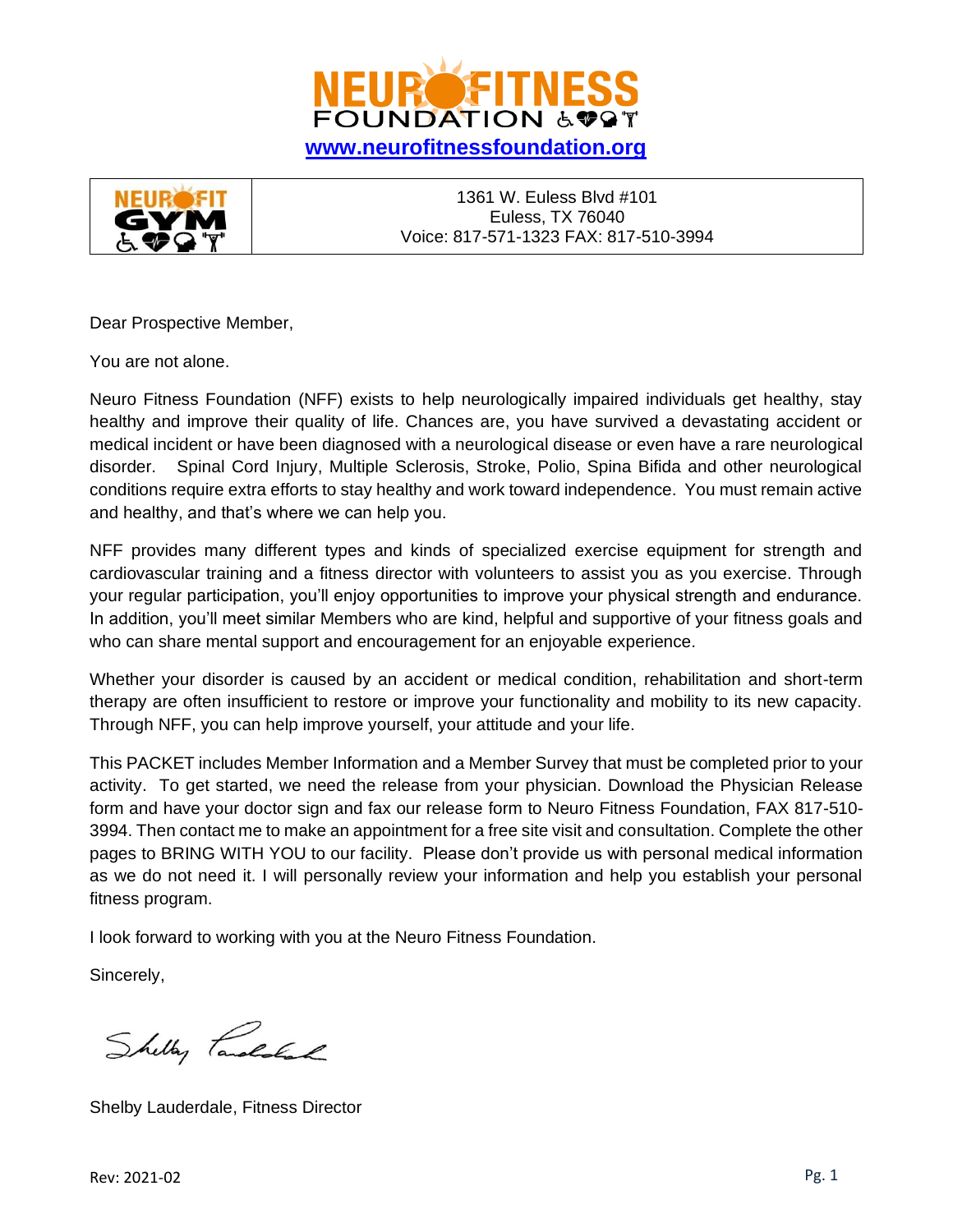

| NEIR EIT    | 1361 W. Euless Blvd #101              |
|-------------|---------------------------------------|
| <b>GYM</b>  | Euless, TX 76040                      |
| <b>ATQT</b> | Voice: 817-571-1323 FAX: 817-510-3994 |

### **Member Information**

| Name                                        |  |                                                                                                                                                                                          |
|---------------------------------------------|--|------------------------------------------------------------------------------------------------------------------------------------------------------------------------------------------|
| <b>Billing</b>                              |  |                                                                                                                                                                                          |
|                                             |  |                                                                                                                                                                                          |
|                                             |  |                                                                                                                                                                                          |
|                                             |  |                                                                                                                                                                                          |
|                                             |  | Neurological Condition________________________ Date of Diagnosis_________________                                                                                                        |
|                                             |  |                                                                                                                                                                                          |
| may be subject to service provider charges. |  | NFF notifies our Members from time to time on updates, closings, and general information.<br>Please enter your phone number and sign to consent. Receipt of cellular phone text messages |
|                                             |  | Cell Phone #_____________________________Consent Signature______________________                                                                                                         |
| <b>Emergency Contact Information</b>        |  |                                                                                                                                                                                          |
|                                             |  |                                                                                                                                                                                          |
|                                             |  |                                                                                                                                                                                          |
| How did you hear about NFF?                 |  |                                                                                                                                                                                          |
| <b>Personal Fitness Goals:</b>              |  |                                                                                                                                                                                          |
|                                             |  |                                                                                                                                                                                          |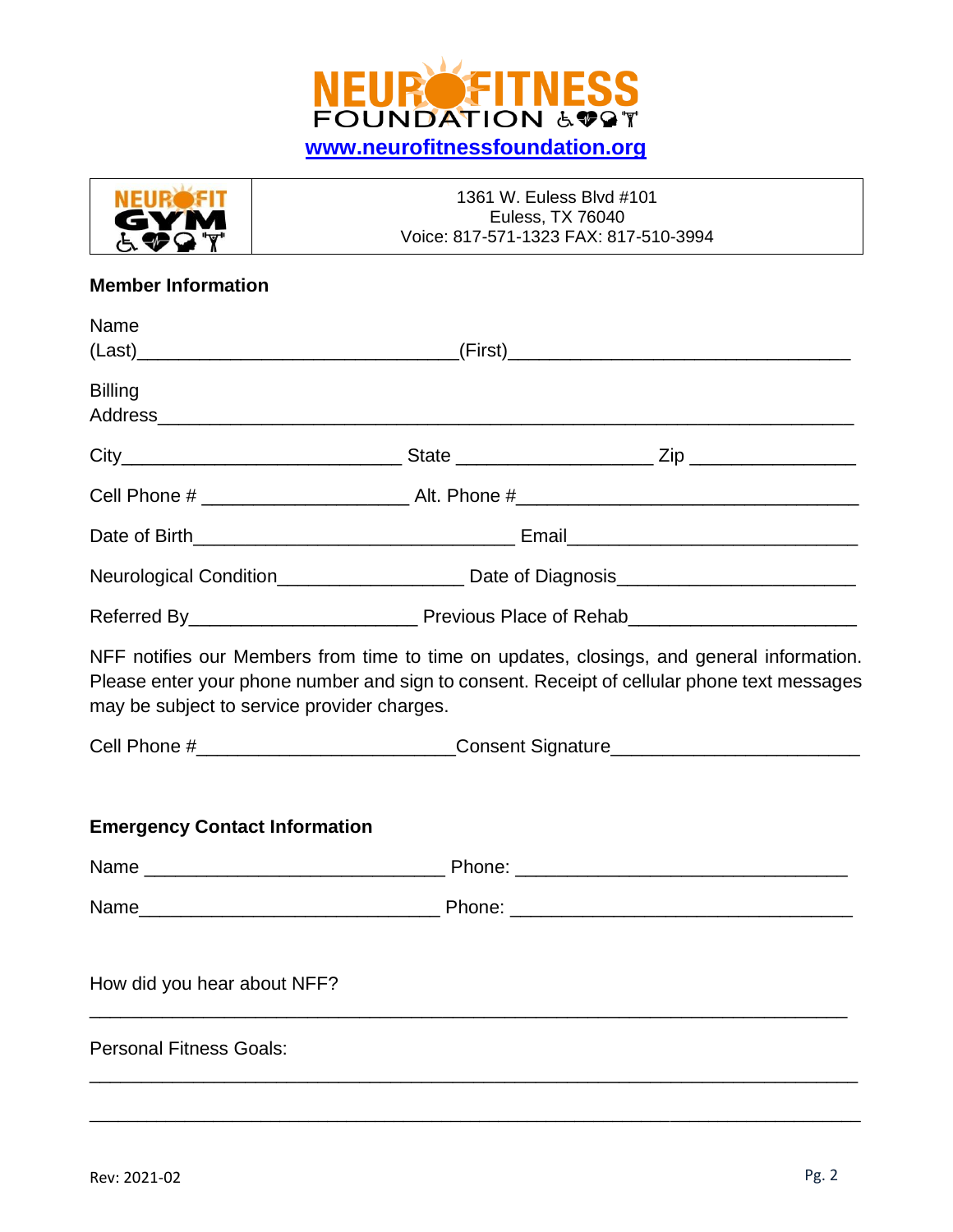



# **I. Membership Agreement/ Release of Liability**

\_\_\_\_\_\_\_\_\_\_\_\_\_\_\_\_\_\_\_\_\_\_\_\_\_ ("Member") hereby acknowledges to Neuro Fitness Foundation (NFF)'s NeuroFit Gym ("Gym") and its employees, agents, independent contractors, Board of Directors, and affiliates that the exercise and physical activity opportunities (all together, "Gym Activities") allow the Member to engage in various exercise and physical activities potentially beneficial to the fitness, health and well-being of the Member. The Member also hereby acknowledges to the Gym that the Member recognizes that there are inherent risks of various physical and mental conditions, illnesses, and injuries associated with engaging in any exercise or physical activities such as the Gym Activities are unsupervised, including without limitation, the use of many of the various exercise machines and equipment in the Gym, and the access to use any areas of the Gym.

Accordingly, the Member hereby (a) consents to voluntarily engage in much of the Gym Activities as the Member may elect to engage in, from time to time, whether supervised or unsupervised, (b) consents to use the Gym at the sole risk of the Member and with full knowledge of any and all risks associated with access to or the use of the Gym or a participation in any of the Gym Activities, and (c) assumes the full responsibility for any and all risks of bodily injury, illness, property damage, or other damage suffered by the Member resulting from access to or the use of the Gym or a participation in any of the Gym Activities. Further, the Member hereby (a) releases, waives and forever discharges, any covenants known or unknown, on account of, arising from, or relating in any way to any bodily injury, illness, conditions, property in any of the Gym Activities, and (b) hereby agrees to indemnify and hold the Gym harmless from and against any and all loss, cost, expense, damage, or claims, of whatever kind, character, or descriptions, resulting, in whole or in part, from access to or the use of the Gym or a participation in any of the Gym Activities. In the event of any sudden illness or injury, NFF has permission to administer the necessary medical emergency treatment and/or call the appropriate emergency agency for assistance at no liability to the Foundation.

#### **I HAVE READ AND UNDERSTAND THE NFF'S MEMBERSHIP AGREEMENT AND AGREE TO ABIDE BY ALL POLICIES AND PROCEDURES SET FORTH.**

By my signature below and of my free will, I do hereby agree to indemnify, save, and hold harmless the NFF, the Gym and its employees, agents, independent contractors, Board of Directors, and affiliates all claims or demands, costs or expenses arising out of any injuries, damages or other losses, whether personal or property, sustained by me or any party to whom I am responsible.

#### **Print Name**\_\_\_\_\_\_\_\_\_\_\_\_\_\_\_\_\_\_\_\_\_\_\_\_\_\_\_\_\_\_\_\_\_\_\_\_\_\_\_\_\_\_\_\_\_\_\_\_\_\_\_\_\_\_\_\_\_\_\_\_\_\_\_\_\_\_\_\_\_\_\_

**Signature**\_\_\_\_\_\_\_\_\_\_\_\_\_\_\_\_\_\_\_\_\_\_\_\_\_\_\_\_\_\_\_\_\_\_\_\_\_\_\_\_\_\_\_\_ **Date**\_\_\_\_\_\_\_\_\_\_\_\_\_\_\_\_\_\_\_\_\_\_\_\_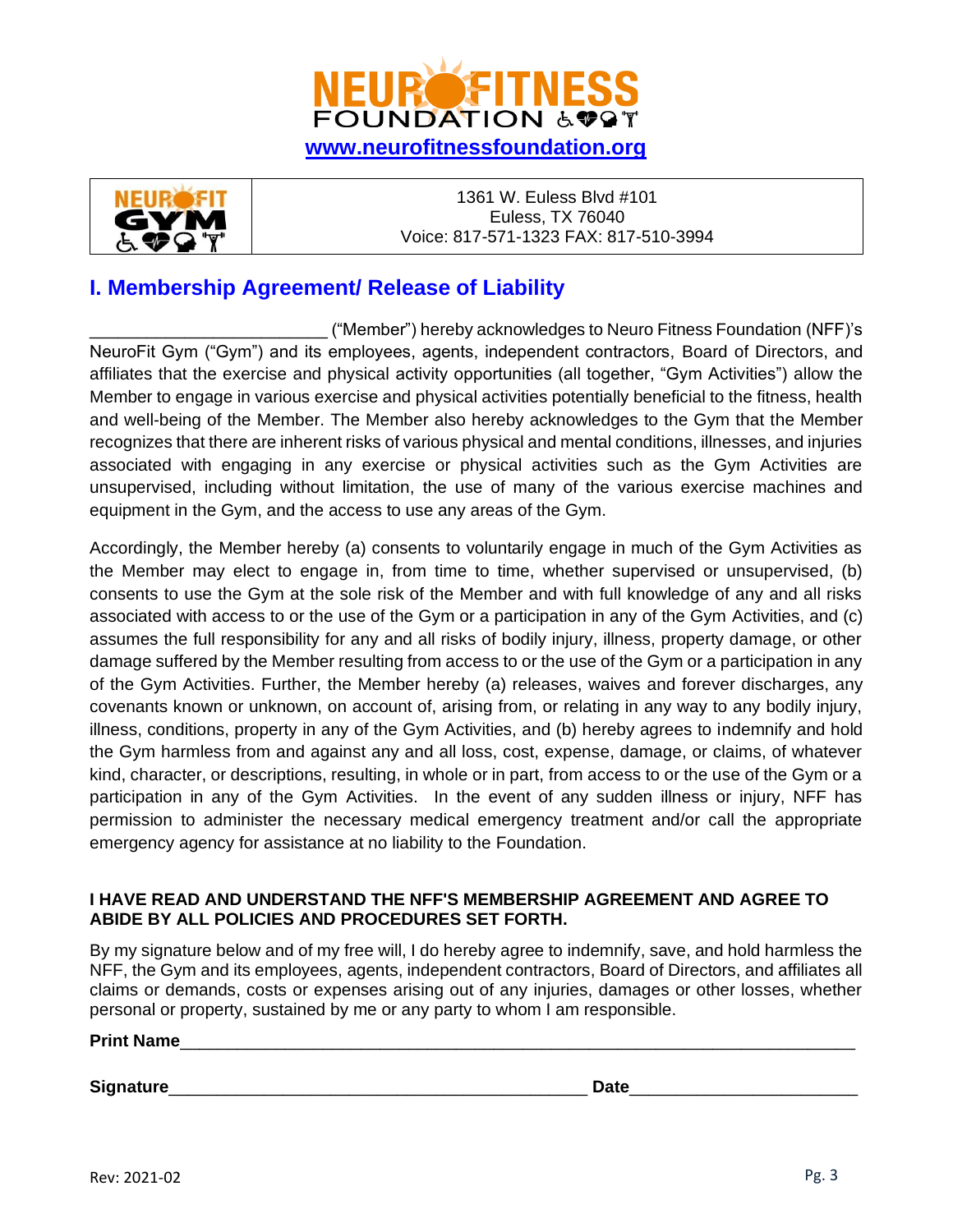

| <b>NEUROFIT</b> | 1361 W. Euless Blvd #101              |
|-----------------|---------------------------------------|
| <b>GYM</b>      | Euless, TX 76040                      |
| <b>ACCT</b>     | Voice: 817-571-1323 FAX: 817-510-3994 |

### **II. Membership/Payment Policies**

| Membership<br>persnip   | . .<br>$-$ neollmant<br>ree<br>roiiment | $\overline{\phantom{a}}$<br>⊦ee<br>וער |
|-------------------------|-----------------------------------------|----------------------------------------|
| Caregiver<br>Individual | \$49                                    | ጠጣጣ<br>১১৫                             |

### **Enrollment Fee**

- An enrollment fee is a one-time fee paid when you purchase your membership. This fee will help with facility's maintenance and improvements.
- Current members are exempt from this fee if the membership is renewed within 60 days of the cancellation date.

### **Electronic Funds Transfer (EFT) Payment Plan**

- An initial down payment (Enrollment fee + first month's dues) is due prior to using the Gym.
- You authorize NFF and your bank or credit card company to automatically debit your account.
- Bank drafts are continuous every month, regardless of use of the Gym. If for any reason your bank or credit card draft is returned, a \$25 service fee will be added for each returned transaction. NFF is not responsible for any collection fees assessed by individual banking/credit card centers. Membership will be suspended until account is in current status.

### **Other Payment Plans**

- Cash, check or credit cards are accepted. You may choose to make a six-month or an annual payment.
- A minimum of three-month pre-paid membership payment is required if EFT payment plan is not selected.
- The membership must be renewed within 30 days of expiring to avoid paying an enrollment fee.

Initial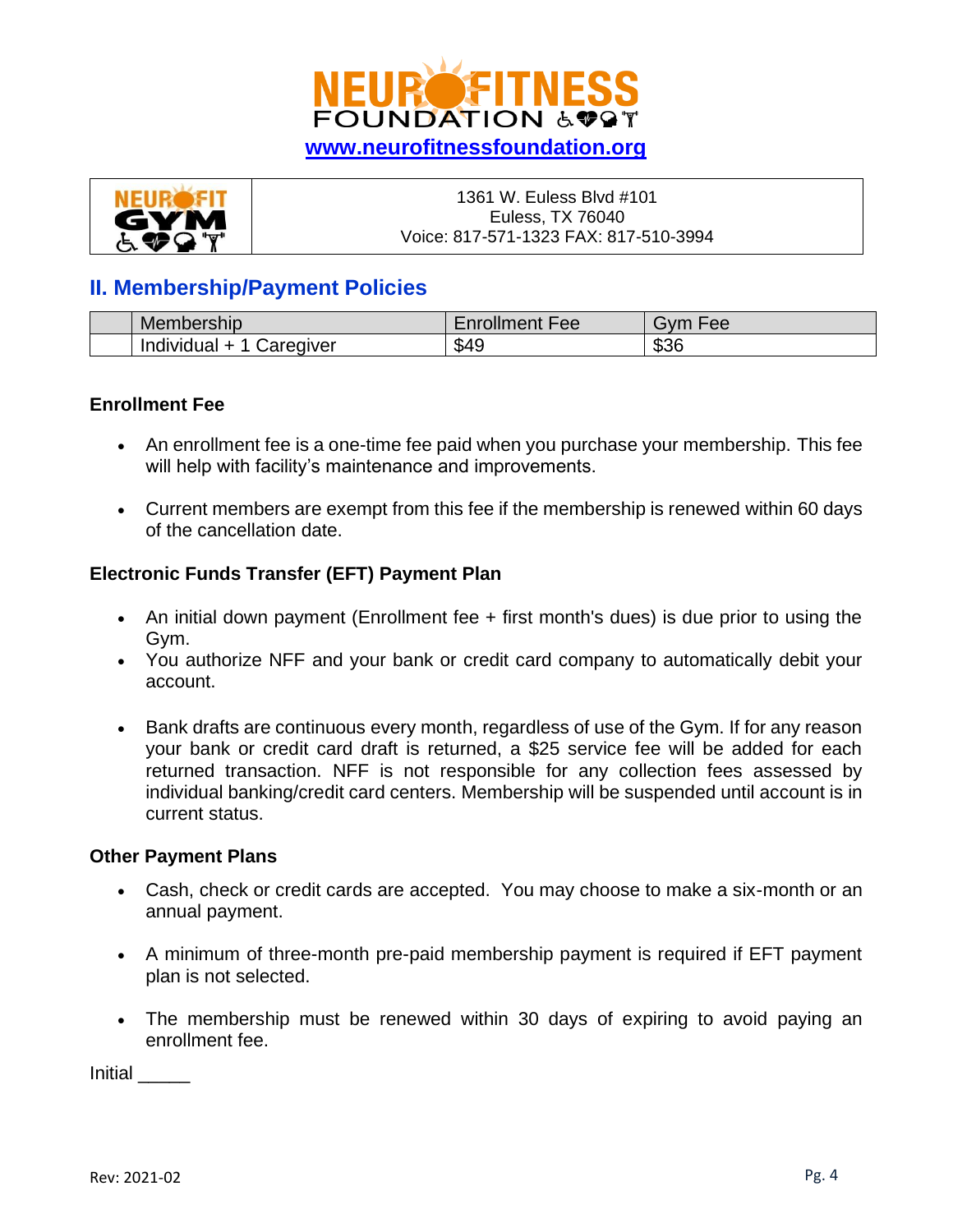



### **Adjusting or Canceling Your Membership**

- There is no contract. A member may cancel membership at any time. You may cancel your monthly debit by giving the Gym a 30-day notice in writing.
- Bank draft membership cancellations must be submitted IN PERSON to the Gym 30 DAYS PRIOR TO THE NEXT BANK DRAFT DATE. Failure to do so will result in that month's draft being non-refundable.
- To ensure immediate changes to your membership account, please submit the appropriate form for all requests at least 14 DAYS prior to the date of your next draft. Failure to do so will result in the changes not being effective until the following draft date.

#### **Membership Hold**

• Members may temporarily suspend their membership for up to 3 months during the course of the year for medical reasons or extended travel. Other extenuating circumstances must be approved by an authorized staff member. A Hold form must be completed at least 30 days in advance of the requested hold date.

Initial \_\_\_\_\_

### **Other Policies**

- Your membership will remain active until you submit a written termination notice.
- After two (2) unpaid drafts/months, NFF will immediately terminate your membership until all payments are up to date.
- Membership dues are subject to change with a 30-day notice to members.
- You must scan your membership card at the door prior entering the Gym or you will not be granted entrance. If you do not have your membership card, a valid form of identification with picture and date of birth is required to enter. A \$5 fee will be charged for each replacement/lost membership card.

Initial \_\_\_\_\_\_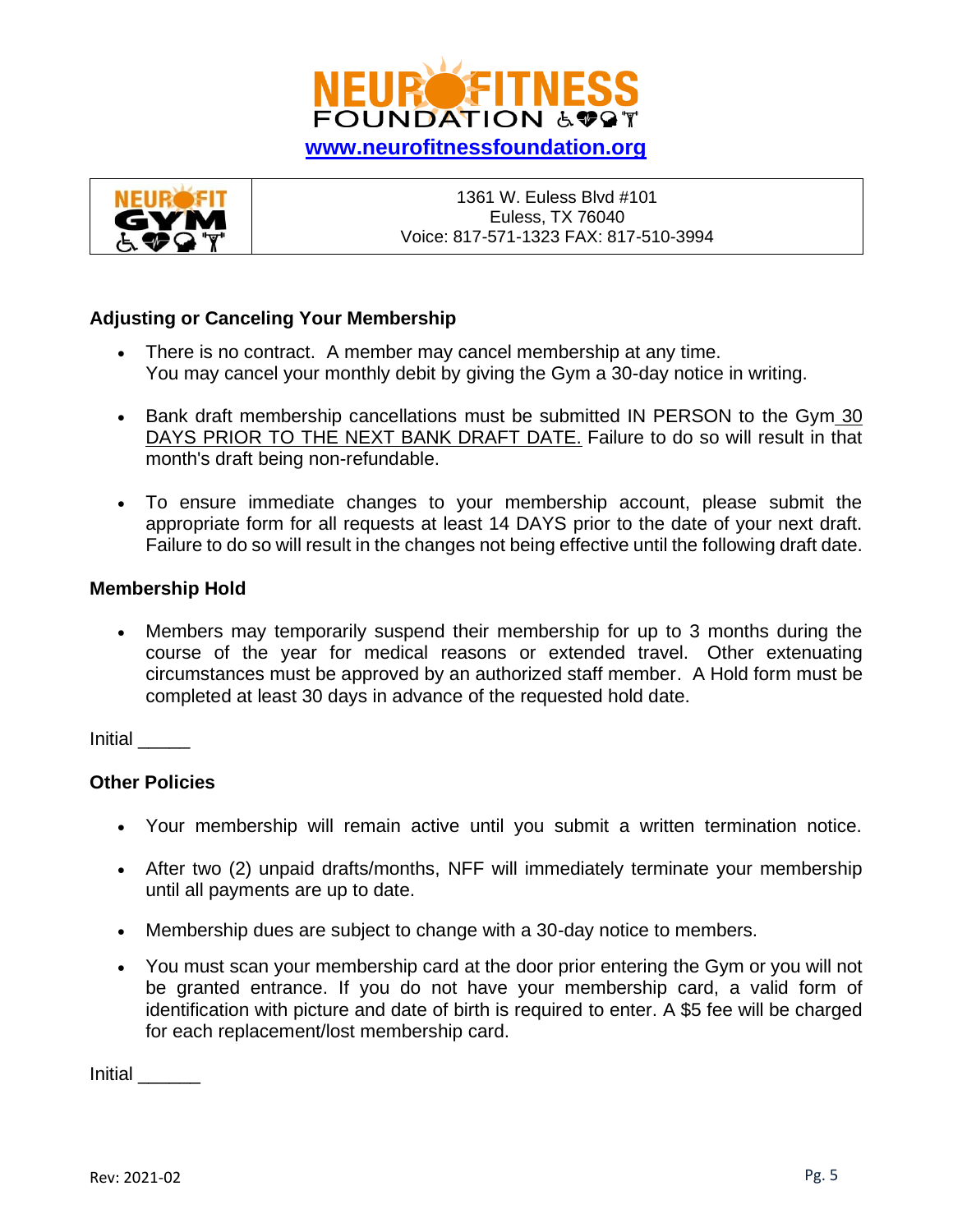



## **III. Financial Information**

I authorize my bank to honor pre-authorized drafts drawn by NFF for membership payments and/or contributions. It is understood that my draft membership will be continuous until after written notification has been received by NFF. When the bank honors the draft by charging my account, such drafts constitute my receipt of the payment. If your draft is returned, it will be collected electronically and your account will be charged for the amount of the draft plus a collection fee of \$25.00. If the draft is unable to be collected, it is understood that payment is to be made by me in the amount of said payment plus service charge prior to returning to the facility.

Initial

## **IV. Photo/Video Release**

I hereby give NFF consent to record, videotape, and/or photograph my image and/or voice captured at NFF activities and functions to be used for promotional, publications, training, educational, social media site, and archival purposes. I further understand that no special compensation or any other consideration will be provided to me for use of my image and that I may not be informed in advance of the specific use of my image.

Initial\_\_\_\_\_\_\_

### **I HAVE READ AND UNDERSTAND THE NFF'S MEMBERSHIP POLICIES AND AGREE TO ABIDE BY ALL POLICIES AND PROCEDURES SET FORTH.**

By my signature below and of my free will, I do hereby agree to indemnify, save, and hold harmless the NFF, the Gym and its employees, agents, independent contractors, Board of Directors, and affiliates all claims or demands, costs or expenses arising out of any injuries, damages or other losses, whether personal or property, sustained by me or any party to whom I am responsible.

**Print Name**\_\_\_\_\_\_\_\_\_\_\_\_\_\_\_\_\_\_\_\_\_\_\_\_\_\_\_\_\_\_\_\_\_\_\_\_\_\_\_\_\_\_\_\_\_\_\_\_\_\_\_\_\_\_\_\_\_\_\_\_\_\_\_\_

**Signature**\_\_\_\_\_\_\_\_\_\_\_\_\_\_\_\_\_\_\_\_\_\_\_\_\_\_\_\_\_\_\_\_\_\_\_\_\_\_\_\_\_ **Date**\_\_\_\_\_\_\_\_\_\_\_\_\_\_\_\_\_\_\_\_